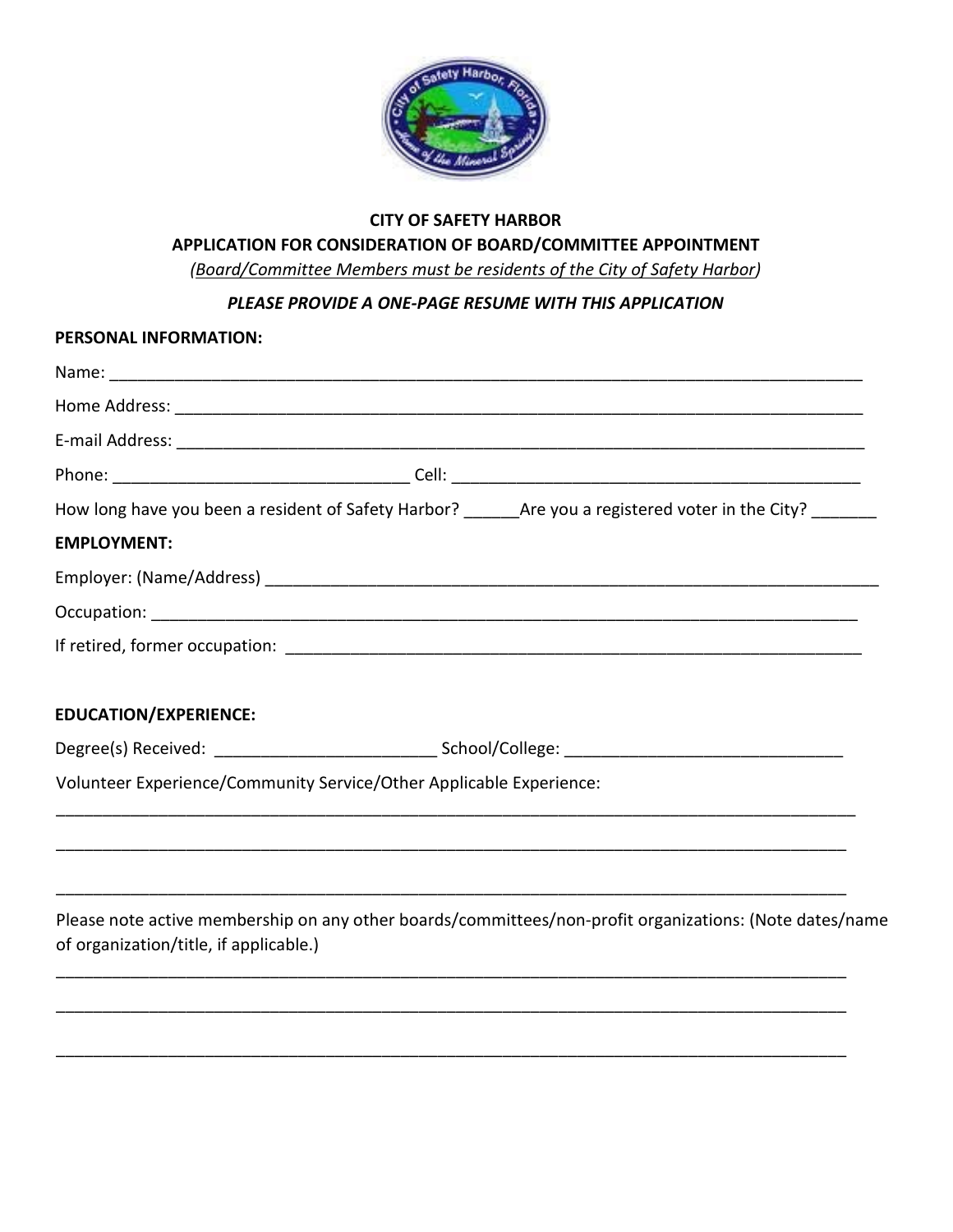| <b>Board</b><br><b>Board</b><br>2. What is your understanding of the board's duties and responsibilities? _________________________<br>3. What background and/or qualifications do you have that you feel would qualify you to serve? | Dates of Service<br><u> 1989 - Johann Barbara, martxa al III-lea</u><br>Dates of Service |
|---------------------------------------------------------------------------------------------------------------------------------------------------------------------------------------------------------------------------------------|------------------------------------------------------------------------------------------|
|                                                                                                                                                                                                                                       |                                                                                          |
|                                                                                                                                                                                                                                       |                                                                                          |
|                                                                                                                                                                                                                                       |                                                                                          |
|                                                                                                                                                                                                                                       |                                                                                          |
|                                                                                                                                                                                                                                       |                                                                                          |
|                                                                                                                                                                                                                                       |                                                                                          |
|                                                                                                                                                                                                                                       |                                                                                          |
|                                                                                                                                                                                                                                       |                                                                                          |
|                                                                                                                                                                                                                                       |                                                                                          |
| What do you feel is the most pressing issue facing your prospective board?<br>5.                                                                                                                                                      |                                                                                          |
|                                                                                                                                                                                                                                       |                                                                                          |
|                                                                                                                                                                                                                                       |                                                                                          |
|                                                                                                                                                                                                                                       |                                                                                          |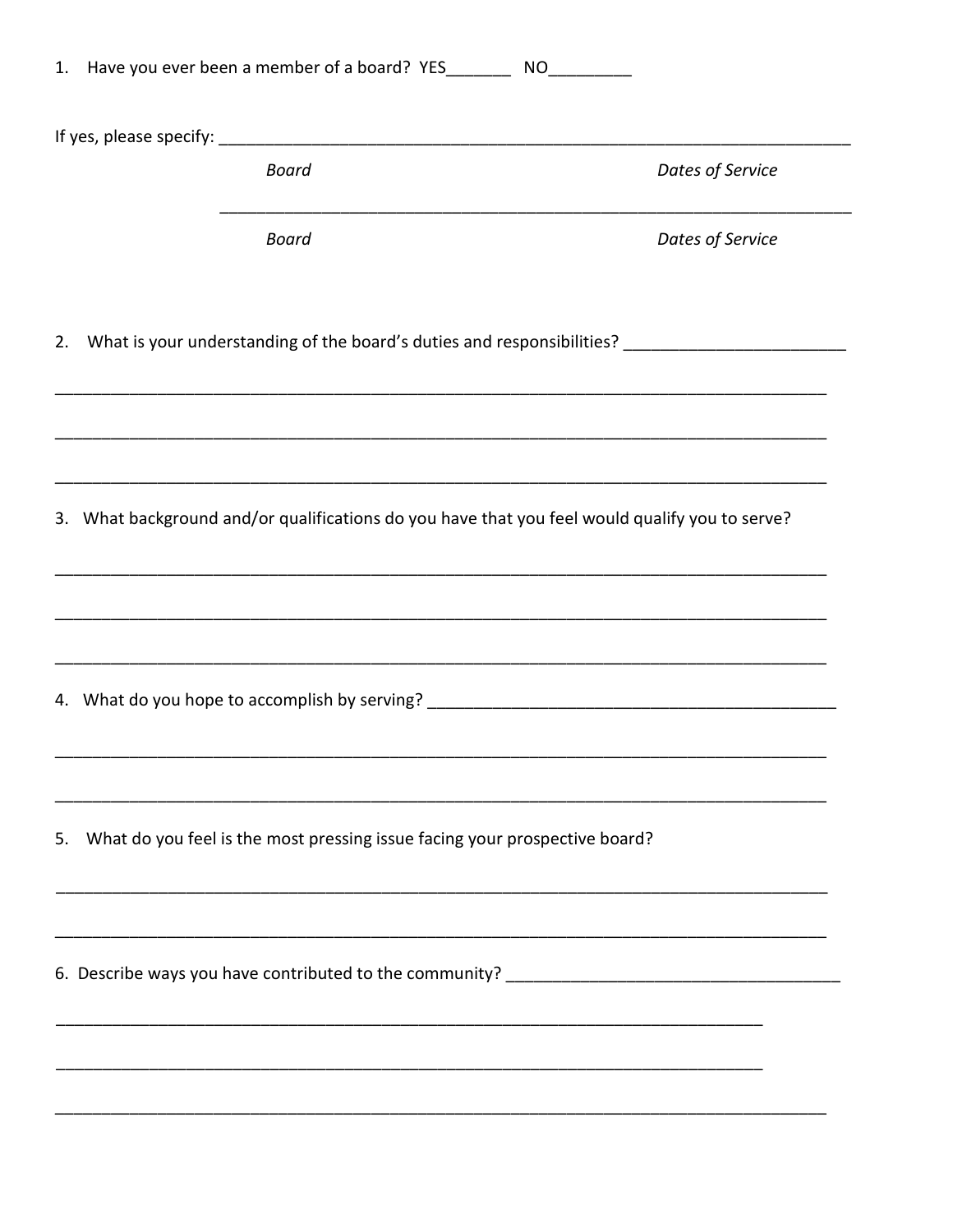7. Please provide any additional information you feel would be useful in considering your application.

\_\_\_\_\_\_\_\_\_\_\_\_\_\_\_\_\_\_\_\_\_\_\_\_\_\_\_\_\_\_\_\_\_\_\_\_\_\_\_\_\_\_\_\_\_\_\_\_\_\_\_\_\_\_\_\_\_\_\_\_\_\_\_\_\_\_\_\_\_\_\_\_\_\_\_\_\_\_\_\_\_\_\_

\_\_\_\_\_\_\_\_\_\_\_\_\_\_\_\_\_\_\_\_\_\_\_\_\_\_\_\_\_\_\_\_\_\_\_\_\_\_\_\_\_\_\_\_\_\_\_\_\_\_\_\_\_\_\_\_\_\_\_\_\_\_\_\_\_\_\_\_\_\_\_\_\_\_\_\_\_\_\_\_\_\_\_

\_\_\_\_\_\_\_\_\_\_\_\_\_\_\_\_\_\_\_\_\_\_\_\_\_\_\_\_\_\_\_\_\_\_\_\_\_\_\_\_\_\_\_\_\_\_\_\_\_\_\_\_\_\_\_\_\_\_\_\_\_\_\_\_\_\_\_\_\_\_\_\_\_\_\_\_\_\_\_\_\_\_\_

8. What board(s)/committee(s) are you interesting in serving? *(Number in order of preference.)*

\_\_\_\_\_ Code Enforcement Board (Helps to promote, protect and improve the health, safety and welfare of the residents, with authority to impose administrative fines and other non-criminal penalties to provide equitable, expeditious, effective and inexpensive methods of enforcing City codes and ordinances where a pending or repeated violation continues to exist). Meets the  $3<sup>rd</sup>$  Wednesday of each month, 6:30 p.m., at City Hall.

Diversity Advisory Board – SEE ADDITIONAL PAGE ATTACHED (Serves as a primary contributor to create a welcoming and inclusive community that respects all citizens, gives them full access to resources, and promotes equal treatment and opportunity. Engages citizens in decision-making processes that affect their lives.

Finance Advisory Committee (Reviews budget, financial policies and procedures, and other financial related matters. The Committee makes recommendations to the City Commission geared toward fiscal sustainability of the City). Meets the  $2^{nd}$  Thursday of each month, 6:30 p.m., at City Hall.

Firefighter Pension Trust Fund Board of Trustees (Administers the Pension Trust Fund). Meets quarterly, on the 4<sup>th</sup> Thursday, 9:00 a.m., at City Hall.

\_\_\_\_\_ Library Advisory Committee (Advises and assists the Library Director to ensure the Library provides the best possible service to the community. Provides guidance to the Director and City in planning and establishing library policies, and support the Director regarding appropriate levels of library funding and promotion). Meets the 2<sup>nd</sup> Tuesday of each month, 7:00 p.m., at the Library.

Parks and Recreation Advisory Board (Advises the City Commission and staff as to interpretation of community needs regarding the types of leisure programs and facilities). Meets the  $1<sup>st</sup>$  Wednesday of each month, 7:00 p.m., at the Community Center.

\_\_\_\_\_ Personnel Review Board (Hears and rules on employee appeals of suspensions and terminations. The Board is also responsible for conducting a public hearing on changes to the Personnel Rules). Meets when needed.

\_\_\_\_\_ Planning & Zoning Board/Board of Appeals – SEE ADDITIONAL PAGE ATTACHED (Makes recommendations to the City Commission regarding the City's Comprehensive Plan, the downtown redevelopment plan, historic site designations, zoning and land use requests, site plans and special use permits. Members of this Board also serve on the Board of Appeals. The Board of Appeals is established to hear and decide on requests for variances to zoning regulations based upon a hardship or other unusual circumstance as defined by specific criteria). Meets the 2<sup>nd</sup> Wednesday of each month, 6:30 p.m., at City Hall.

Public Art Committee (Advisory committee for the selection of artwork, artists or commissioning and sitting associated with public art in the City). Meets the  $4<sup>th</sup>$  Monday of every other month, 6:30 p.m., at the Museum.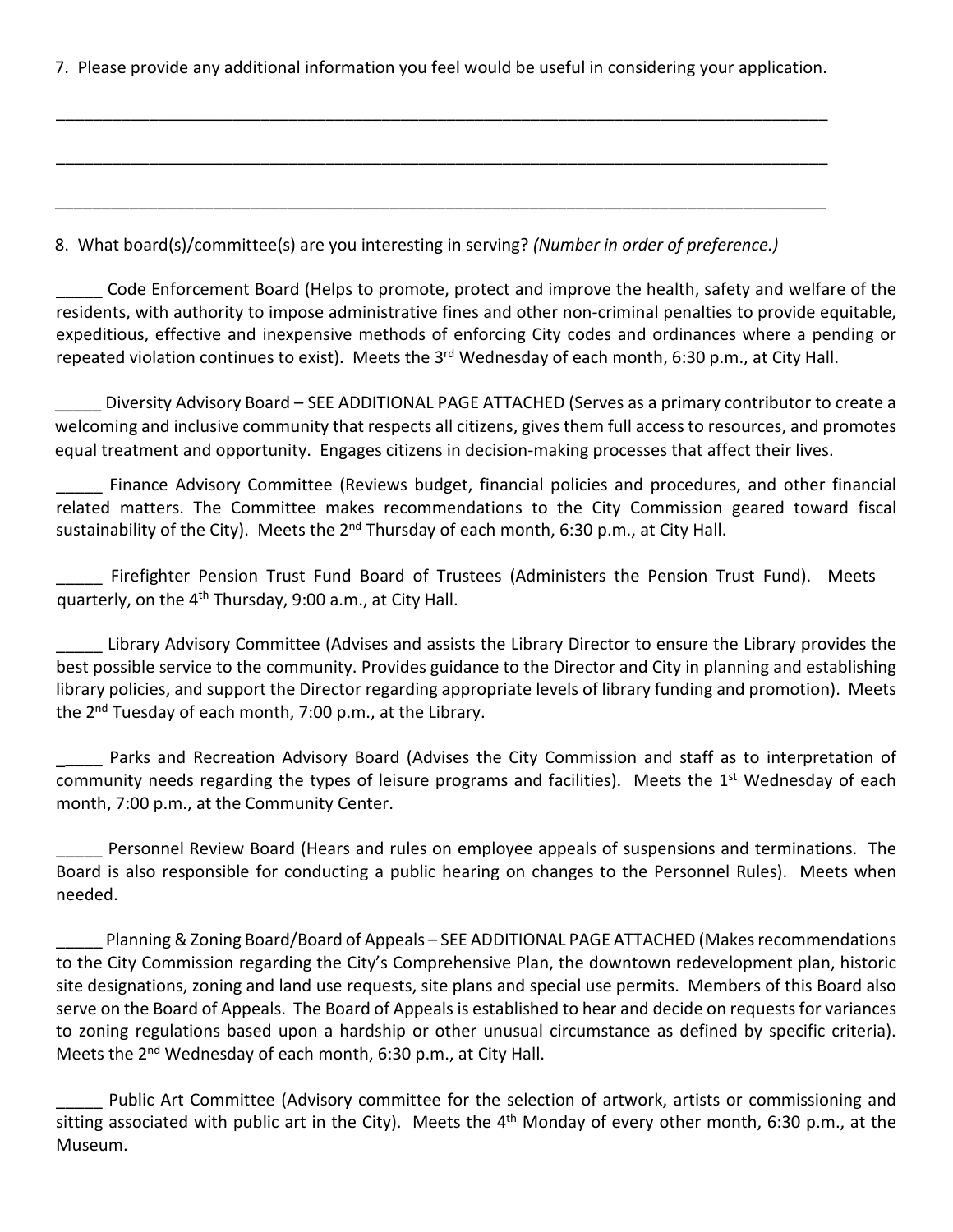| <b>Printed Name:</b> |       |  |  |
|----------------------|-------|--|--|
| Signature:           | Date: |  |  |
|                      |       |  |  |

*If appointed, I will notify the City of Safety Harbor of any changes in my residence or of any relevant changes that would affect my appointment. I will also notify the City of any potential conflicts of interest arise. I am not employed by, or a member of, any business entity (business of non-profit) with proposals, programs, contracts, requests, or any other matters that may become before the City Commission for review, funding or support during the next two years. I certify this application is complete, truthful, and accurate to the best of my knowledge.* 

Please return this application and resume to: Rachael-Telesca, City Clerk, via email at: rtelesca[@cityofsafetyharbor.com,](mailto:ksammons@cityofsafetyharobr.com) or by mail to: City of Safety Harbor, Attn: Rachael Telesca, 750 Main St., Safety Harbor, FL 34695.

**Note:** Boards require Safety Harbor residency, this application must be accompanied by a copy of one of the following:

- *●* Current voter registration within city limits
- *●* Valid current Florida Drivers' License issued to an address within city limits
- *●* Declaration of Domicile filed with the city clerk affirming residency within city limits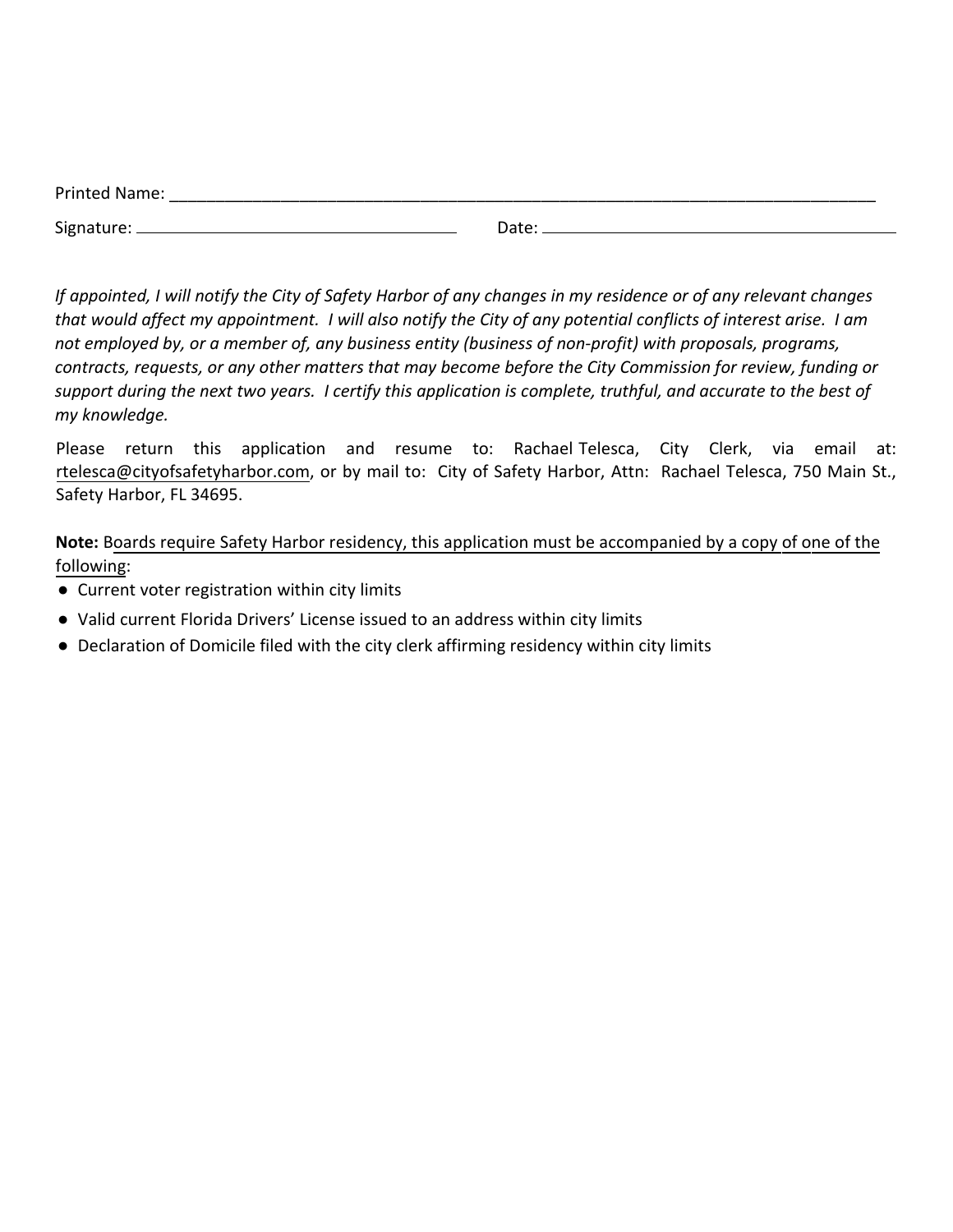#### **DIVERSITY ADVISORY BOARD applicants only – Please consider the following optional questions**:

**1. Which of these bests describes your current gender identity:** \_\_\_\_\_ Male \_\_\_\_\_ Female Transgender **Other** I do not wish to disclose

# **2. Race/Ethnicity: (Please check one of the descriptions below corresponding to the ethnic group with which you identify.)**

\_\_\_ Hispanic or Latino: A person of Cuban, Mexican, Puerto Rican, South or Central American, or other Spanish culture or origin regardless of race.

\_\_\_ White (Not Hispanic or Latino): A person having origins in any of the original peoples of Europe, the Middle East or North Africa.

\_\_\_ Black or African American (Not Hispanic or Latino): A person having origins in any of the black racial groups of Africa.

Native Hawaiian or Pacific Islander (Not Hispanic or Latino): A person having origins in any of the peoples of Hawaii, Guam, Samoa or other Pacific Islands.

\_\_\_ Asian (Not Hispanic or Latino): A person having origins in any of the original peoples of the Far East, Southeast Asia or the Indian Subcontinent, including, for example, Cambodia, China, India, Japan, Korea, Malaysia, Pakistan, the Philippine Islands, Thailand and Vietnam.

\_\_\_ Native American or Alaska Native (Not Hispanic or Latino): A person having origins in any of the original peoples of North and South America (including Central America) and who maintains tribal affiliation or community attachment.

\_\_\_ Two or more races (Not Hispanic or Latino): All persons who identify with more than one of the above five races.

\_\_\_ I do not wish to disclose.

# **3. Why is diversity and inclusion important to you, and why is it important that we recognize and value difference?**

## **4. How would you build a community that celebrates diversity and inclusion?**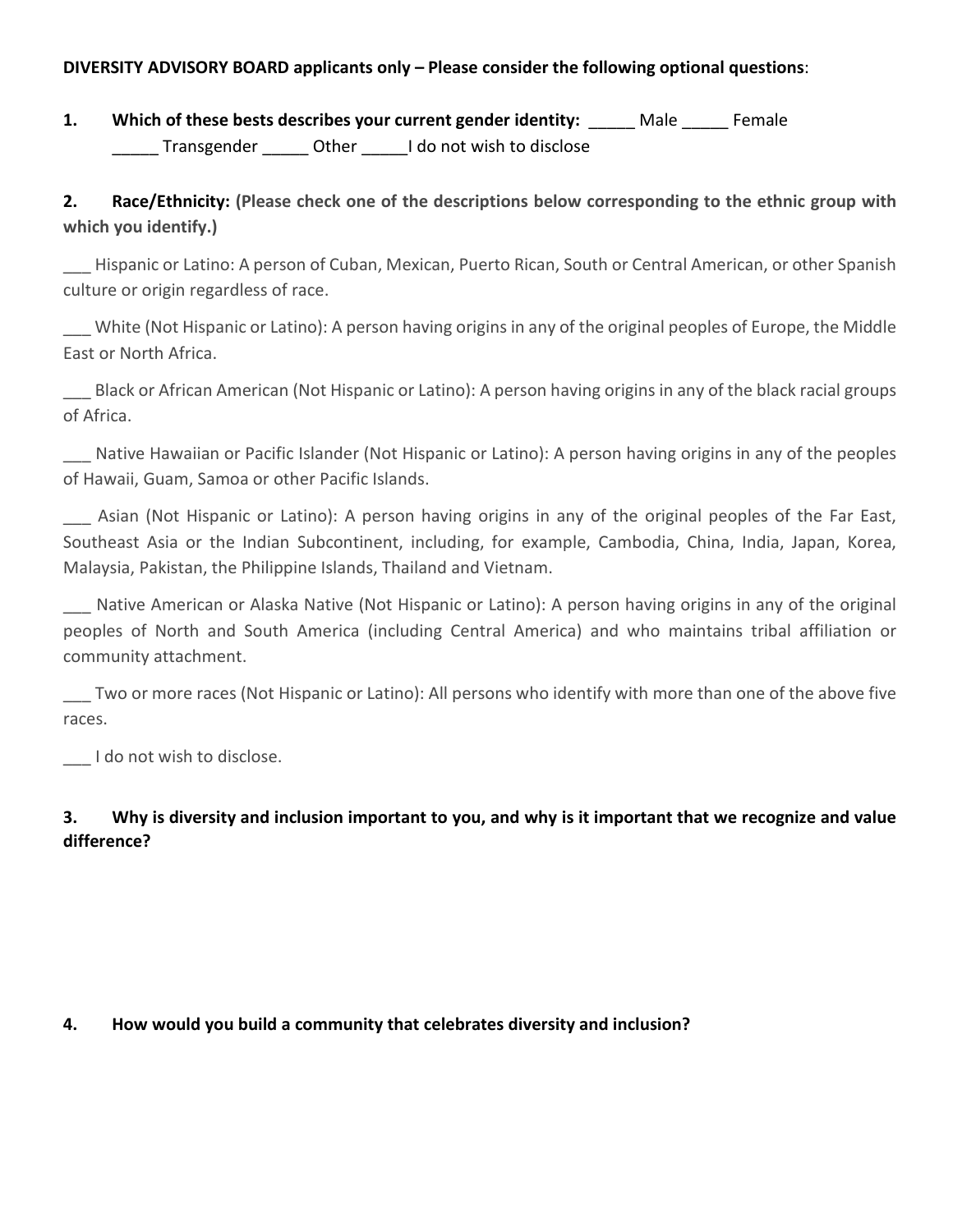## **Planning & Zoning Board/Board of Appeals applicants only:**

Are you a property or business owner within the Community Redevelopment District?\_\_\_\_\_\_\_

Do you possess a background in the following (check all that apply):

\_\_\_\_\_historic preservation

**\_\_\_\_\_building or landscape architecture** 

\_\_\_\_\_urban planning

\_\_\_\_\_real estate

\_\_\_\_\_building/construction trades

\_\_\_\_\_environmental sciences

\_\_\_\_\_civil or transportation engineering, or a related field